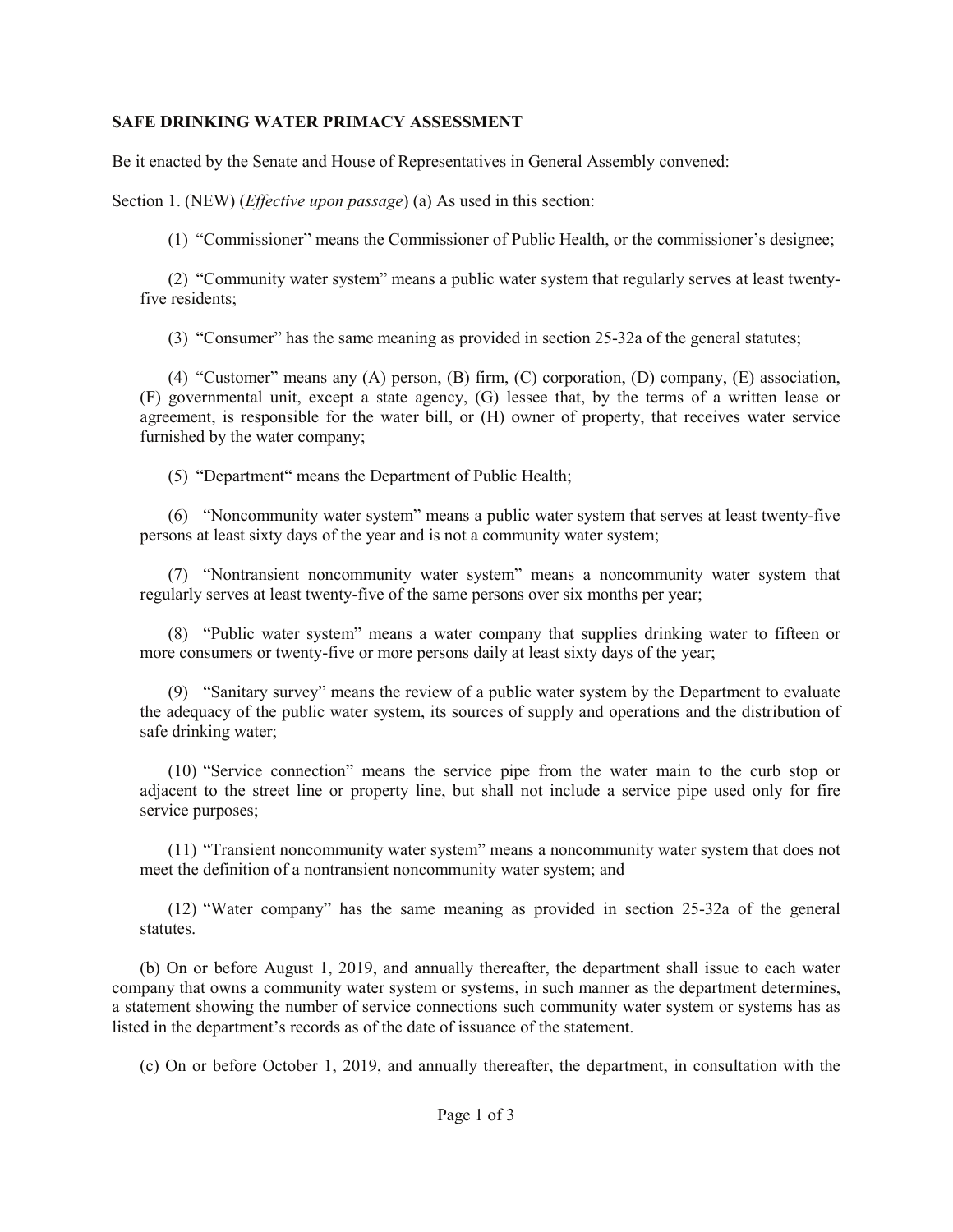Office of Policy and Management, shall post on the department's Internet web site (1) the costs to support the department's ability to maintain primacy under the federal Safe Drinking Water Act, 42 USC 300f, et seq., as amended from time to time, which costs shall constitute the safe drinking water primacy assessment for the current fiscal year, and (2) the assessment amounts due, based on the posted costs and in accordance with subsection (d) of this section.

(d) (1) For the fiscal year ending June 30, 2019 and each fiscal year thereafter each water company that owns a community or nontransient noncommunity water system or systems shall pay annually to the department a safe drinking water primacy assessment amount in accordance with the following: (i) Each community water system having less than fifty service connections and nontransient noncommunity water system shall be assessed one hundred twenty-five dollars; (ii) each community water system having at least fifty but less than one hundred service connections shall be assessed one hundred fifty dollars; (iii) each community water system having at least one hundred service connections shall be assessed an amount established by the commissioner, not to exceed five dollars per service connection. For purposes of this subdivision, a community water system's service connections is to be determined in accordance with subsection (b) of this section.

(2) On or before January 1, 2020, and annually thereafter, the department shall issue an invoice to each water company, in such manner as the department determines, that owns a community or nontransient noncommunity water system or systems for the amount due pursuant to subsection (d) of this section. Each such water company shall pay the amount invoiced in the same year in accordance with the following schedule:

| Nontransient noncommunity water system                                     | One hundred per cent by March 1st                         |
|----------------------------------------------------------------------------|-----------------------------------------------------------|
| Community water system having less than one<br>hundred service connections | One hundred per cent by May 1 <sup>st</sup>               |
| Community water system having one hundred<br>or more service connections   | Fifty per cent by March 1st, fifty per cent by May<br>1st |

(e) (1) Commencing January 1, 2022, each water company that owns a transient noncommunity water system or systems for which the department conducted a sanitary survey in the prior year shall pay to the department a safe drinking water primacy assessment of one hundred fifty dollars.

(2) On or before March 1, 2022, and annually thereafter, the department shall issue an invoice to each water company, in such manner as the department determines, that owns a transient noncommunity water system or systems that had a sanitary survey conducted by the department in the previous year for the amount due pursuant to subdivision (1) of this subsection. Each such water company shall pay the amount invoiced by May 31<sup>st</sup> of the same year.

(f) If a water company is acquired by another water company for any reason, the acquiring water company shall pay the amount due to the department for the acquired water company's assessment.

 $(g)(1)$  A water company that owns a community water system may collect the assessment amount due for the community water system from a customer of such community water system. The amount collected by the water company from an individual customer may be a pro rata share of such assessment amount. Such amount may appear as a separate item on the customer's bills.